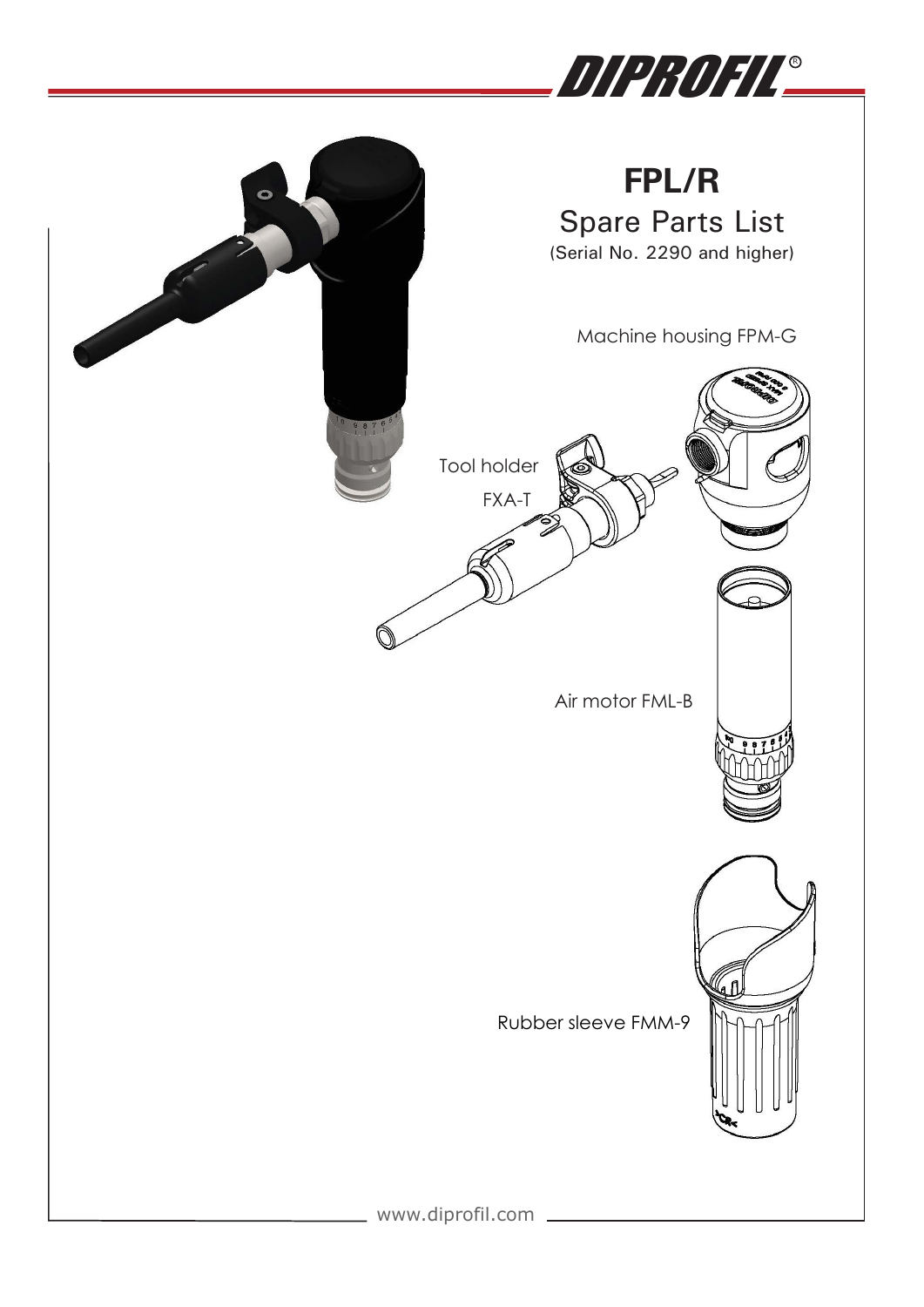# DIPROFIL<u>®</u>

### FPM-G - Spare Parts list





|     |                | Pos. Item No. Description.      | Units / machine | Sub-Assembly |
|-----|----------------|---------------------------------|-----------------|--------------|
|     | FMM-5          | Machine cover                   |                 |              |
| 2.  | <b>FNE-47</b>  | Circlip                         |                 |              |
| 3.  | <b>FNE-102</b> | Needle bearing                  |                 |              |
| 4.  | $FNH-11$       | Linkage                         | 1               | FNH-L        |
| 5.  | 42053          | Screw for connecting rod        |                 |              |
| 6.  | FMM-K          | Adjustable eccentric with shaft |                 |              |
| 7.  | <b>FNE-61</b>  | Locking screw                   |                 |              |
| 8.  | FPM-1          | Main spindle                    |                 |              |
| 9.  | 44029          | Ball bearing                    |                 |              |
| 10. | FPM-L          | Machine housing                 |                 |              |
| 11. | 44030          | Ball bearing                    |                 |              |
|     |                |                                 |                 |              |
|     |                |                                 |                 |              |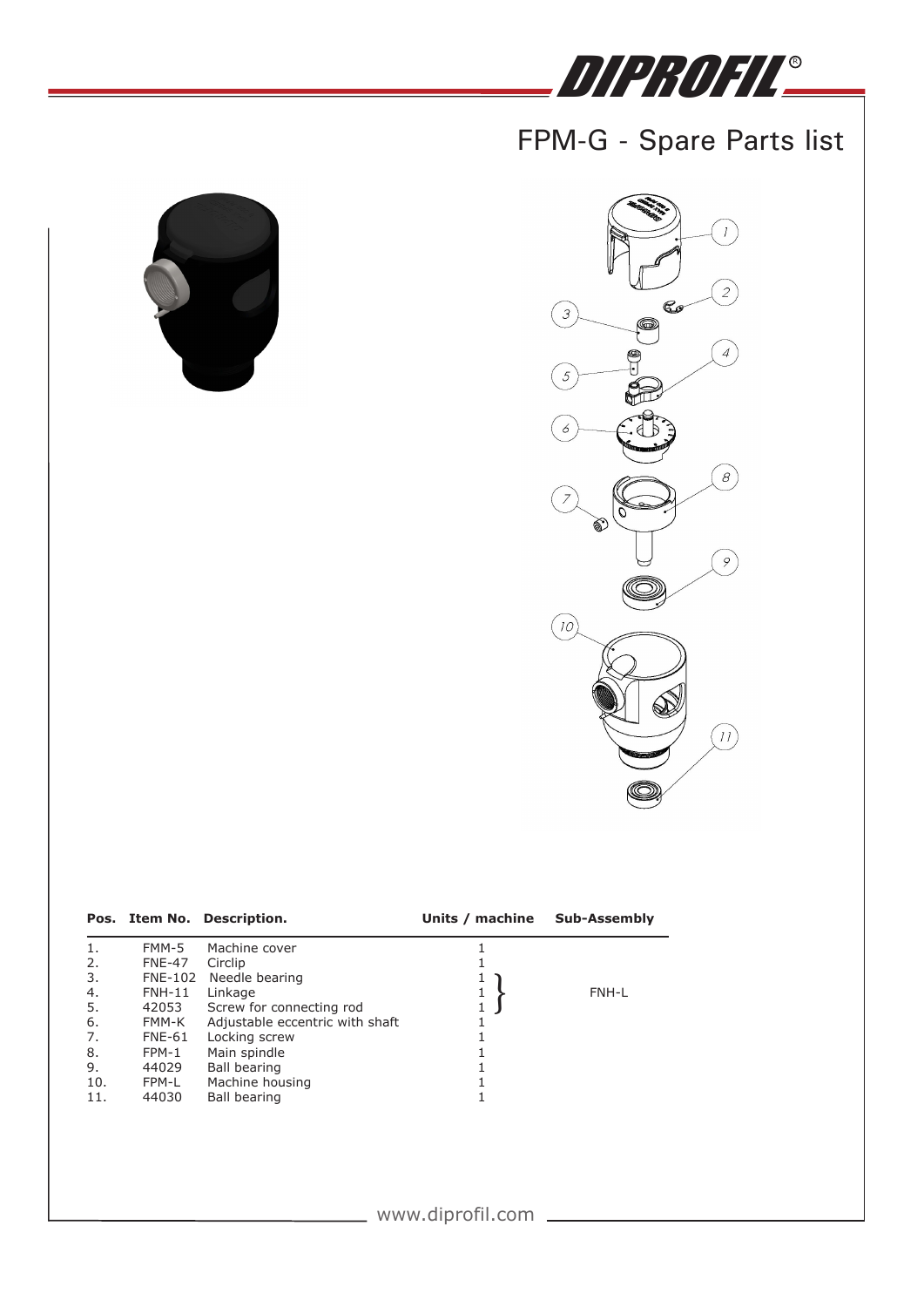# DIPROFIL®

#### $\left| \begin{array}{c} \n\text{I} & \n\end{array} \right|$  $\mathsf{FXA\text{-}T}$  - Spare Parts list



|     | Pos. Item No.  | Description. Units / machine |                  | <b>Sub-Assembly</b> |
|-----|----------------|------------------------------|------------------|---------------------|
| 1.  | 42001          | <b>Screw</b>                 | 1                |                     |
| 2.  | 41000          | Washer                       | 1                |                     |
| 3.  | $FMH-21$       | Retaining nut                |                  |                     |
| 4.  | <b>FXA-107</b> | Guide block                  |                  |                     |
| 5.  | 40000          | Nut                          |                  |                     |
| 6.  | <b>FXA-100</b> | Guide sleeve                 | 1                |                     |
| 7.  | <b>FXA-102</b> | Supporting sleeve            | 1                |                     |
| 8.  | <b>FXA-106</b> | Lubricating felt             | 1                |                     |
| 9.  | <b>FXA-103</b> | Guide bushing                | 1                |                     |
| 10. | <b>FXA-105</b> | Piston                       | 1                |                     |
| 11. | <b>FNH-14</b>  | Connecting rod               | 1                |                     |
| 12. | <b>FNH-16</b>  | Spring insert                | 1                | <b>FXA-V</b>        |
| 13. | <b>FNH-17</b>  | Spring                       | $\mathbf{1}$     |                     |
| 14. | 42055          | Tool locking screw           | $\mathbf{1}$     |                     |
| 15. | <b>FXA-101</b> | Tool holder part             | $\mathbf{1}$     |                     |
| 16. | <b>FXA-104</b> | <b>Extension pipe</b>        | 1                |                     |
|     |                |                              |                  |                     |
|     |                |                              |                  |                     |
|     |                |                              |                  |                     |
|     |                |                              | www.diprofil.com |                     |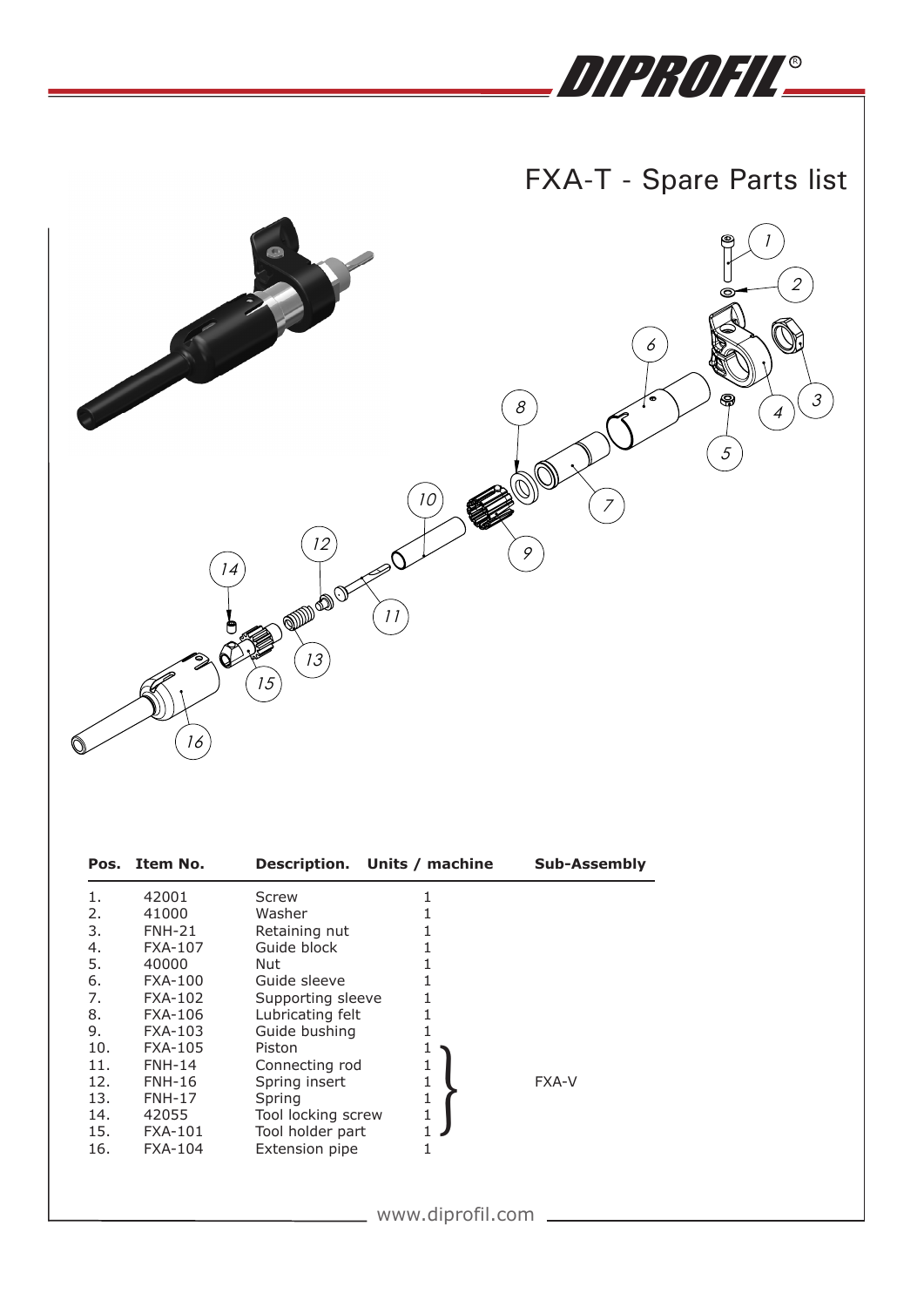

**Parts for Air-motor FML-B and HPL-B** FML-B - Spare Parts list



**8**